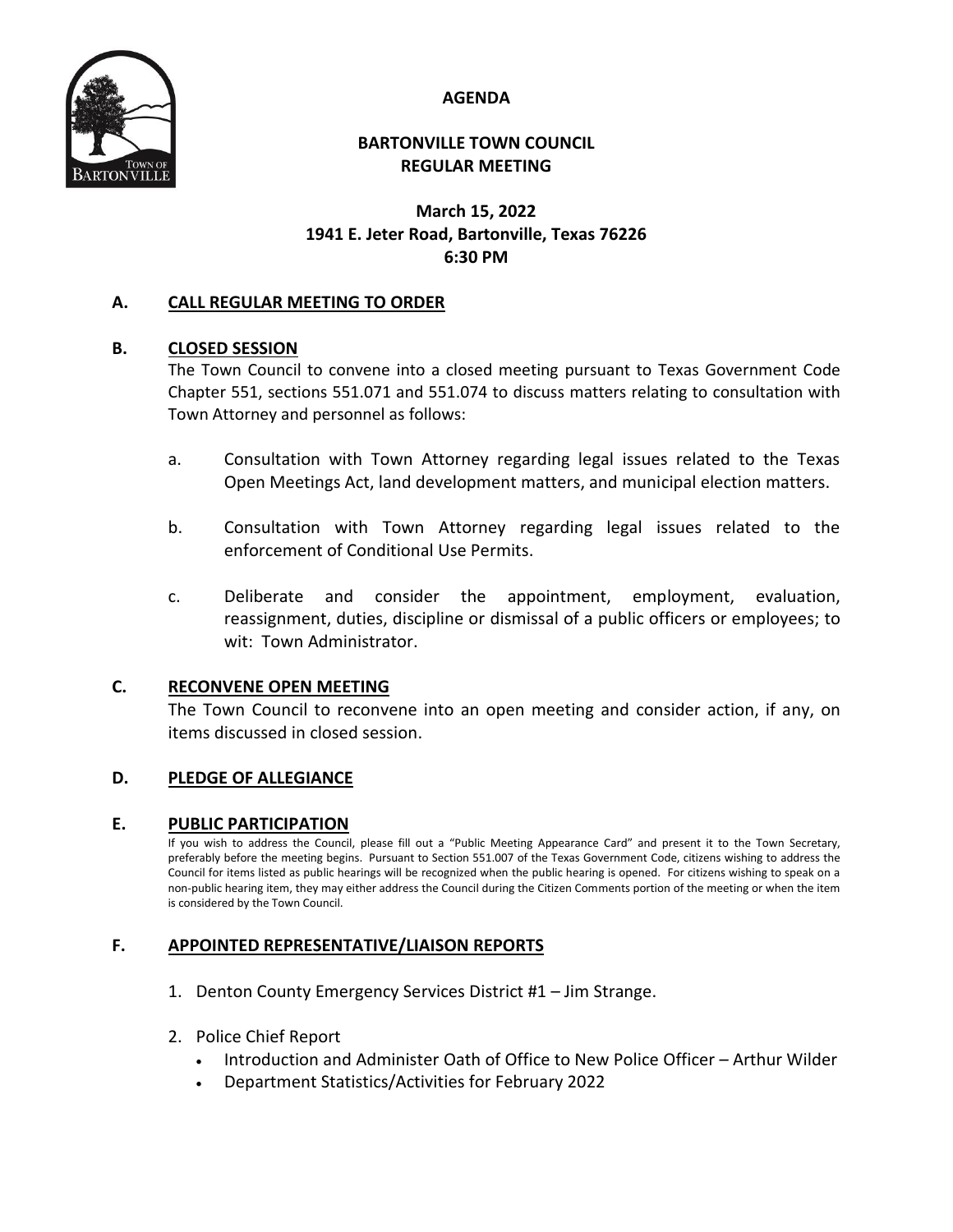3. Interim Town Administrator – Monthly Reports February 2022: Financial Statement; Animal Control; Engineering; Code Enforcement; Permits; Municipal Court.

### **G. CONSENT AGENDA**

This agenda consists of non-controversial or "housekeeping" items required by law. Items may be approved with a single motion. Items may be removed from the Consent Agenda by any Councilmember by making such request prior to a motion and vote on the Consent Agenda.

- 1. Consider approval of the February 15, 2022, regular meeting minutes.
- 2. Consider approval of the February 21, 2022, special meeting minutes.
- 3. Consider approval of the March 3, 2022, special meeting minutes.

#### **H. REGULAR ITEMS**

4. *Public Hearing – New & Unlisted Use: Automated Car Wash*

Public hearing to consider an ordinance amending the Town of Bartonville Code of Ordinances, Chapter 14, Exhibit A, Zoning ordinance related to a new and unlisted use for automated car washes. The proposed amendment may add, remove, or change definitions and amend the Land Use Table to indicate zoning districts where permitted. *The Planning and Zoning Commission recommended denial by a vote of 5-0 at its March 2, 2022, meeting.* 

- 5. *Site Plan Amendment – A-S 114 Lantana Town Center Phase 2, LP* Public hearing to consider a Site Plan for a 11,200 sq ft retail building, being part of a 10.821-acre tract of land described as Lantana Town Center Phase II Blk 1 Lot 1, generally located on the north side of FM 407, more commonly known as 3701 FM 407 E, Bartonville, TX.
- 6. Discuss and provide direction regarding safety concerns related to a tree located within the Town's right-of-way.
- 7. Discussion on amending the Town of Bartonville Code of Ordinances, Chapter 14, Exhibit "A," Article 14.02, Ordinance 361-05, the Zoning regulations for the Town of Bartonville, by amending Division IV, Special Requirements, Chapter 20 Fencing, Walls, and Screening Requirements.
- 8. Discuss and consider a request from Denton County to use Town Hall as an early voting polling location for the May 24, 2022, Primary Runoff Election.

### **I. FUTURE ITEMS**

### **J. ADJOURNMENT**